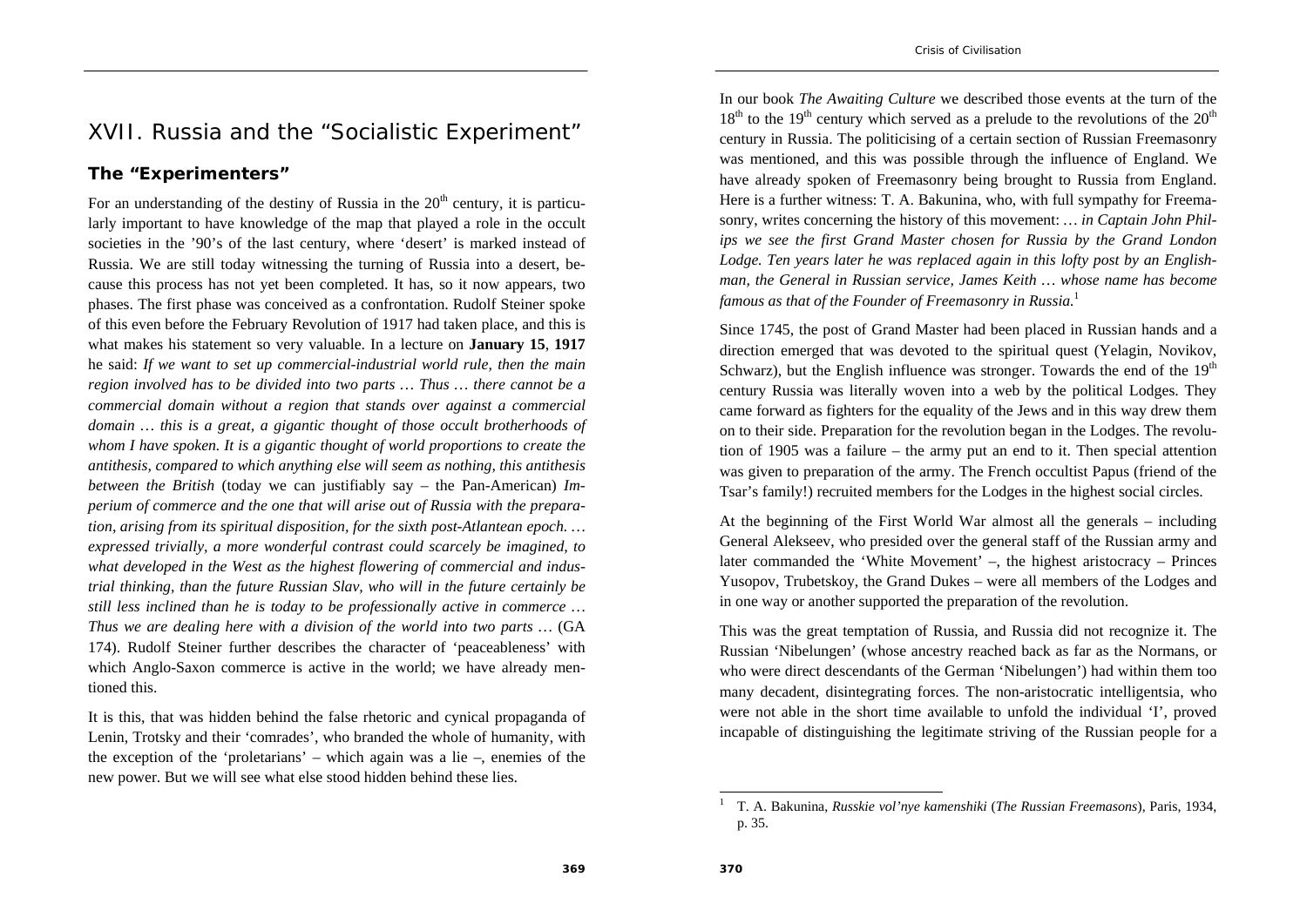new social order, from the intentions of the 'demons' of *Marxism* and *Atheism*, as Dostoyevsky described them.

The deception was only recognized between February and October 1917, but it was already too late. The interim government, which consisted entirely of Lodge members, paralyzed all security functions of the state and **handed over**  the power to the Bolsheviks, whose highest level also consisted of Lodge members, albeit of the more radical direction.

Anyone who finds it difficult to understand the events in Russia at that time should reflect deeply on the recent events of the Iranian revolution, which took place in the more recent past. In it the same scenario was repeated exactly, that led to the destruction of Russia. First a bourgeois revolution takes place, which leads to the overthrow of the Shah. A provisional government is installed. The head of state is an exact copy of Kerensky, and correspondingly so is the rest of the government. Then a fundamentalist is 'imported' into the country, prepared this time in Paris, not Zurich, who seemingly speaks, not in the name of Marxism but of Islam. But this is no more than a factor specific to the country. The essential mission of the leader is the same: The country is to be completely destroyed from within. The head of the interim government disappears abroad like Kerensky, and is forgotten (and this when we consider the consequences suffered by the Shah, who had had the 'audacity' to emigrate). Then war breaks out between Iran and Iraq that is to go on for many years (an analogy to the Second World War) whose main purpose is to destroy as many people as possible on both sides and undermine as far as possible the economy of both countries. Then follows the severing by the European states of diplomatic relations with Iran, then renewed acceptance etc. (The Germans ought to follow the events in Iraq more closely, because in the plans of the world-powers it is in some way an Arab analogy to Germany.)

Within the machinations behind the scenes during the revolutionary events in Russia, parallel to the Bolshevik cadres, whose central core was prepared in the Lodges, the Jesuits were also active participants. We have already spoken of their method, first to let the Freemasons attain their original goals, in order then to appear as it were out of the background, infiltrate the ranks of the Freemasons and seize power for themselves by placing their own people in the leading

positions without interfering with the power-structures as such.2 A scenario of this kind was already prepared in the prelude to *Dekabrist Revolt* in 1825. Parallel to the working of the Freemasons, the Jesuits also prepared the revolt through the *Society of the United Slavs*. 3

In 1917 the scale of the conspiracy was entirely different. It now included within it the world-wide relations. But when events assume this scale the organizers behind the scenes in some way lose control of them. And then **no-one knows how what has been set in motion will turn out.** This is what happened in Russia. The Trotskyites and Leninists, once they had seized power, saw themselves obliged to retreat and to reintroduce elements of the capitalist economy. But now, despite all the catastrophes that had overtaken Russia there was a danger that it might recover and throw off the 'socialistic experimenters'. In wide sections of the population there were stirrings of hope for a spiritual liberation. In millions of simple folk there arose the wish to become culturally active, to join in the transformation of society according to the principles of equality and freedom. Somehow this had to be brought under control. And so at the centre *where Rabbis and Monsignori sit very amicably together* it was decided that the leadership of the experiment should be placed in the hands of the Jesuits. Their representatives were Stalin and his helpers. Stalin had been recruited when he was being taught in a theological seminar. There, already, representatives of the Catholic 'lobby' in Orthodoxy had taken note of the, in their eyes, 'gifted' young man, and had smuggled him into the circle of Bolsheviks. V. Maximov, a former Soviet dissident, told this story in artistic form (how else? – Jesuits do not have the habit of leaving documents behind!) in his novel *Quarantine*.

<sup>2</sup> Fantasy novels and horror films today tell us how 'cosmic' aliens conquer civilization on earth from within and replace to a great and allegorical extent the 'I' of the human being.

<sup>3</sup> An interesting phenomenon may be noted here: In anthroposophical initiatives that advance from the West to Siberia, we hear ever more frequently that the memory of the *Dekabrists* is evoked. The Western reader will se nothing unusual in this. But to us it has a very peculiar ring. This is because, despite all the polarization of forces that has occurred in recent years, both the Right and the Left hold fast to the old pillar of Soviet ideology according to which the Dekabrists were the forerunner of the Bolsheviks and the 'Renewers of Russia', and had almost 'saved' the country as far back as 1825.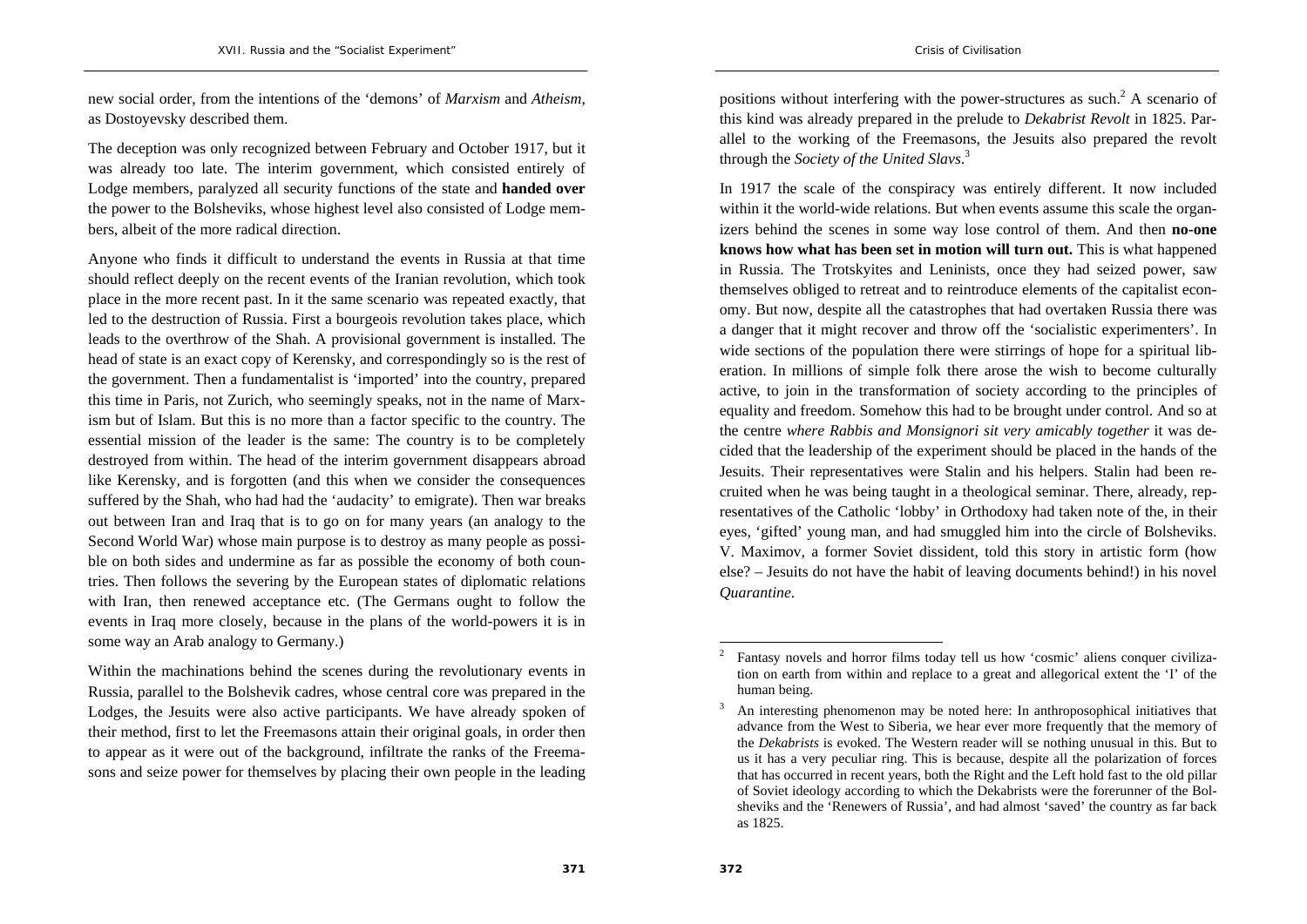Russia is caught in the iron grip of 'militant communism' (as this change of power was referred to by media propaganda). The terrible process began of destroying the Russian village. The old experimenters were no longer suited to this new departure in policy. It was decided to sacrifice them through creating the picture of the enemy without, because the enemy within was on the other side of the impervious borders and his picture threatened to pale in the consciousness of the duped masses. Trotsky was allowed to be the only exception.

He appears to have been the only one in the entire original leadership who was absolutely untouchable and thus part of the highest circle of world power. He was later done away with after all, but this was, so it seems to us, his own fault – he did not want to keep quiet, similar to Kerensky.

All the parties of Trotskyites, Social Revolutionaries (SR Party), Constitutional Democrats (CD Party) known to us from the history of the CPSU, were really no more than the cloak behind which were hidden the red Lodges. The 'Right' in Russia openly writes about it today in order to veil the nature of the forces that came to power with Stalin and at the same time 'wash' them a little of their crimes. One of several further sources is the book by the Freemason Michele Moramarco *La massoneria. Ieri e oggi*, published 1977 in Milan and 1990 in Moscow. He writes: *Cuba. Freemasonry is active in Cuba. Castro, who is involved in the traditional Freemasonry which does not interfere in politics, considered it expedient not to oppose it* (Chapter 10).

And now let us imagine the neighbouring state of Cuba, the USA – 'swarming' with Freemasons; then – Cuba's friend the USSR, the greatest enemy of the USA; the Khrushchev affair with the stationing of nuclear bombs, which is said to have cost President Kennedy's life, $4$  the Bolshevik threat, through revolutions in Latin America started in Cuba and much, much else – which, one might have thought, would have excluded the activity of Freemasonry on the 'Island of Freedom' (USSR propaganda). And yet it apparently flourished there. It could not have stood outside politics, if only for the reason that in the 'socialist camp' **everything** was politicized. Thus the second plan of history taking place behind the scenes is revealed to us by the Bolshevist Freemasons themselves. However the mixture is even more complicated if we consider Castro's Catholic past, etc.

Now began the trials, and the toppling of the leadership as well as of the members of those parties. Many were banished to the concentration camps they had helped to create. For the most part they were 'children of Ahasuerus'. In connection with this undeniable fact we refer again to Winston Churchill's statement from 1919: *There is no need to exaggerate the part played in the creation of Bolshevism and in the actual bringing about of the Russian Revolution by these international and for the most part atheistic Jews … And the prominent, if not indeed the principal, part in the system of terrorism applied by the Extraordinary Commissions for Combating Counter-Revolution has been taken by Jews, and in some notable cases by Jewesses.* The authors of the 'experiment', when they decided to turn Russia into a bloody battlefield, had not placed a great deal of confidence in the Russians; they had a premonition that they might not be up to the 'magnitude' of the task of destroying their own countrymen. For the immediate carrying out of murders mentally-ill people were used. A mysterious regiment known as the Latvian 'Guard' was mobilized, which was to all appearances an order of professional murderers showing no trace of any conflict of conscience. Using such cadres, one now began to 'experiment' in the spirit of 'Socialism'.

It is interesting to note that when today on radio and television relatives are mentioned of the 'dictators of the proletariat', who were once subject to reprisals, the great majority of them are Jews. For this reason the attempt was made to give Stalinism an anti-Semitic note. However, the new ideologues soon discovered that this could become dangerous, because the deeper backgrounds of Bolshevism would then be revealed. This would have been quite unavoidable. Let us take, for example, the fact that next to Stalin the second man of the state was called Kaganovich, that the wives of almost all of Stalin's helpers were Jewish, etc. We emphasize again that Churchill, the contemporary whom noone yet dared call an anti-Semite, confirms this.

But it would be a mistake to blame only Jews for the Bolshevik Revolution. Yes, the hard core of the conspirators and executors was recruited from their ranks, but what happened from the mid-'Twenties onwards makes it clear that they too were merely tools in someone else's hands. When the mass-terror began people were picked up in unbroken succession by the secret police. It no longer mattered what gender or age they were, what was their religious belief, or to what nation they belonged. In truth: when it comes to murder, the Bolsheviks are and always have been Internationalists. After the advance into Latvia

<sup>4</sup> A rumour that could very well be more a case of disinformation than information.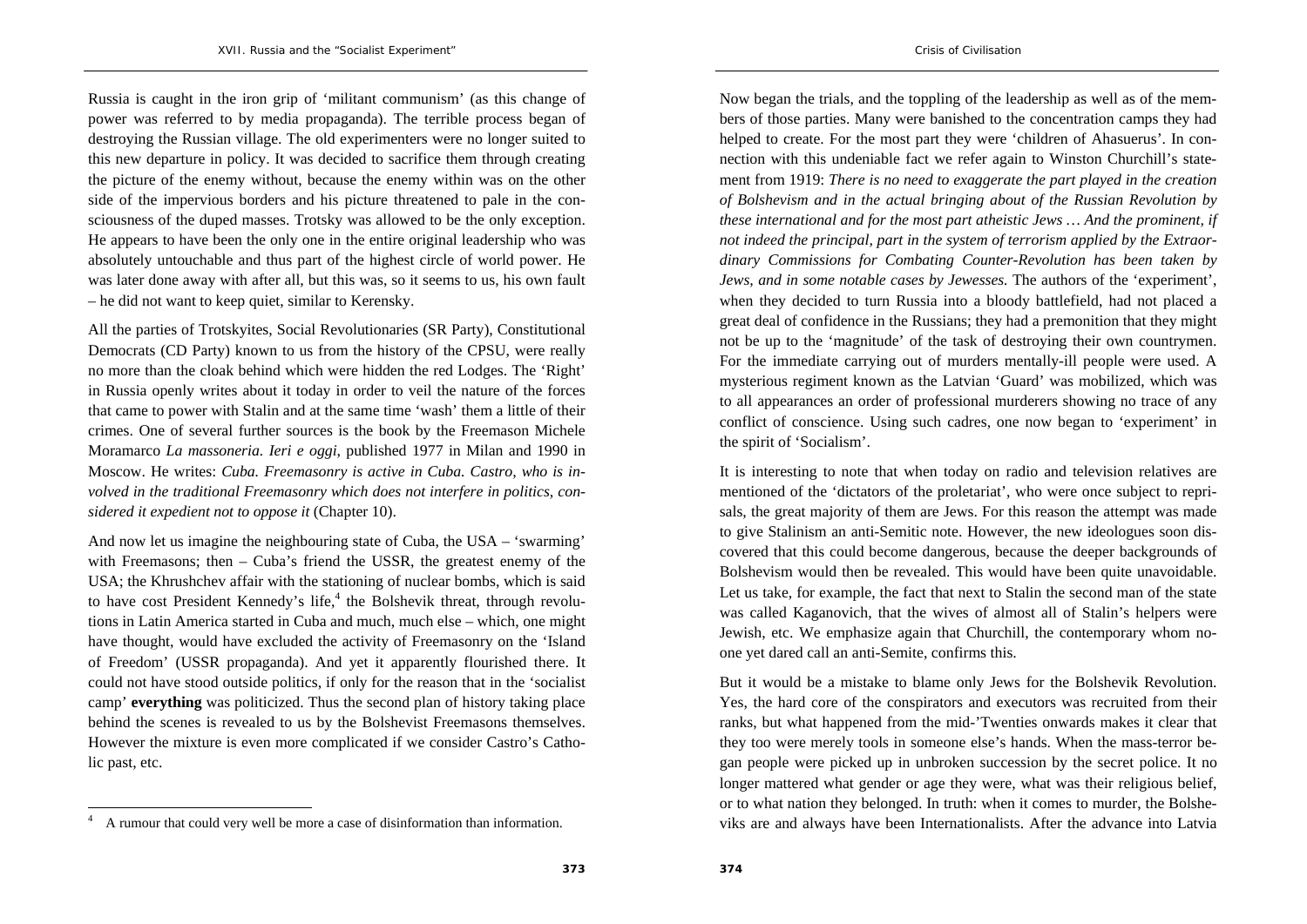in 1940 the 'invaluable' contribution of the Latvian 'Guard' did not make for a moderating influence on the fate reserved for this people. German, Spanish and many other communists made acquaintance with the Cheka prisons. Only those who were sufficiently cunning and who recognized the far-reaching changes in the leadership of the 'experiment' were spared. **We need to make all this quite clear, not in order to sow national dissention, but to hold in our memory the terrible lesson, and avoid a repetition of the old mistakes that are death-bringing to all who allow them to happen**. For the world is today poised at the threshold of a repetition, only this time on a still bigger scale.

#### **Method and Plan of the "Experiment"**

All that came with Stalin – one tries today to revamp into a 'truly' national affair of the representatives of Russia, who were purportedly deeply concerned over the historical role of the country, and who made it into a world power. But we have learnt, meanwhile, that Leninism-Stalinism had been planned as **one** manifestation **before** the 'experiment' began – in order to create an antithesis between America and Russia. The vision for Russia within this antithesis can be shown by means of a diagram (Fig. 8):



It all began with Russia being 'torn' by Leninism-Stalinism out of the normal course of world history, excluded by it from civilization (*desert* on the map), and placed on the 'rack' of the *yawning heights* (an expression of Alexander Zinoviev). The destruction of entire nations was begun and thus the struggle for survival became the most important thing, because the human being did not possess the **right to life**. The state decided who was to have it and who was not.

After Stalin's death the Khrushchev era began. Russia appeared now to move in step with the general course of history, but in fact everything remained within the sphere of social-economic fantasy, of progress on the *yawning heights*. At the same time the mere attempt to move parallel to history brought an approximation of conditions to reality in the Soviet Union, and the time of stagnation began. The dragon slowly lost its strength and thus a hope for freedom was born that found its expression in a struggle for civil rights. As during the time of the NEP, the danger arose again that Russia, in defiance of everything, might stand on its own feet.<sup>5</sup> So the 'experiment' was given another new turn. The leadership was taken from the Jesuits and placed again in the hands of the representatives of the Western brotherhoods.

These appeared to be continuing the struggle of the dissidents for a return of Russia to the lap of civilization and world culture. But in reality the total destruction of the means of production and all state structures began, which posed a threat to the very national existence of Russia.

Under the cover of the 'Perestroika' we are **as a national entity finally erased from world history.** All stages of the events of recent years are plainly steered by the political occultism issuing from the same black core of the planet – from dark ceremonial magic. All this obviously shows things in a very dark light, but it cannot be otherwise when we reflect that our century has heaped up mountains of corpses owing to factors that are not entirely coincidental. Just imagine what those people must carry in their souls, who think up such experiments and put them into practice. Merely to contemplate this, is enough to remove any trace of naivety with regard to political occultism. And the opportunity to contemplate it is provided at every step

NEP – New Economic Policy; economic policy in the Soviet Union after 1921 as a reaction to economic ruin and internal political unrest; in the course of a rigorous socialization of the economic conditions, private enterprises were first put under State control and later partially legalized again (Publisher's Note).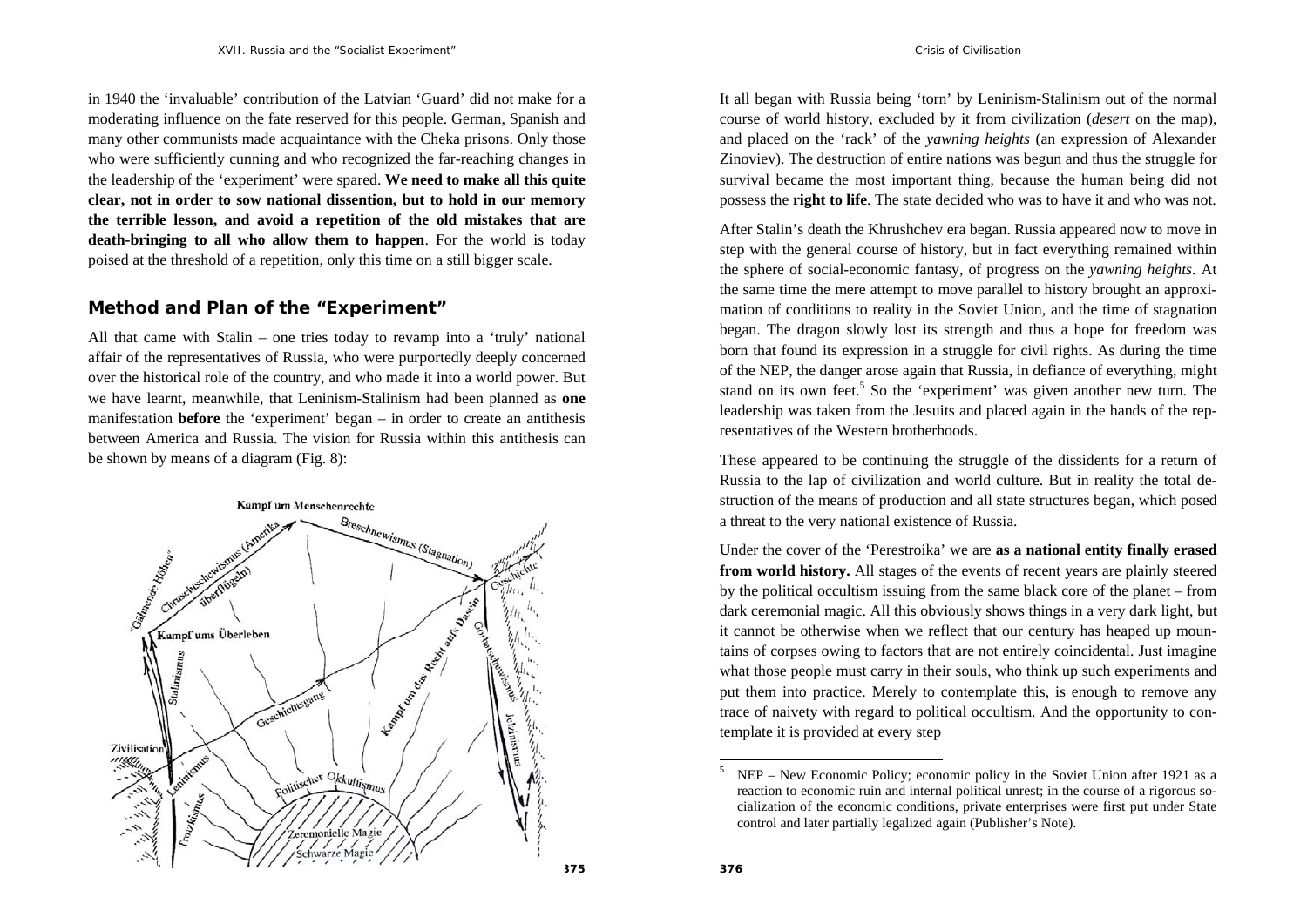An example: English children were recently asked by sociologists what they think of horror films. 85 % of the children thought that they have a bad influence on their behaviour, and 35 % even said that they encourage them to commit crimes. **Children** admit this! And the adults? – They continue to stuff their children full with these films. Does this not show beyond a shadow of doubt that such inhumanity becomes habitual in accordance with a definite plan?

Through the entire course of the 'socialistic experiment' in Russia, two forces are permanently at work – whatever dramatic changes it undergoes, and regardless of who happens to be killing whom: the Western secret societies and religious-political Romanism. From time to time one of them defeats the other, but it never happens that one force carries off the final victory; this would be beside the point. If the one side wins – economic and spiritual relief is the result, if the other side comes to power – then the NEP reverts to 'war-communism'. The dissidents have long observed this constant fluctuation. But it is important to look at the shared attribute that, despite all changes, always remains the same.

Professional responsibilities gave us, over a long period, access to scientific circles and at the same time to the highest sphere of the Soviet trade unions.<sup>6</sup> And, thus we had the opportunity to gain some insight into the developmental process of Soviet politics. Throughout this time we were also pursuing a thorough study of historical symptomatology as taught by Rudolf Steiner in Anthroposophy. It was not long before we noticed, to our amazement, that the system of power in the Soviet Union was not at all a monolithic block, but that on the contrary two forces oppose each other irreconcilably. Later it became clear to us that we were governed by a force that, though very much the opposite in form, was in spirit absolutely identical with what is called *Jesuitism* in the Western world; its most important strongholds were the trades unions and the army. There, as everywhere else in the world, the spirit of subordination, of the authoritarian regime, of strict subjection was introduced by this force; one played on people's national feelings and behaved in a pastoral spirit, as a 'shepherd' of the 'flock' of the 'little ones' – of the workers who were mercilessly exploited and held under an iron rod. At the same time it was stressed repeatedly that their superiors were like fathers to them, who could not sleep for nights on end, were concerned about their well-being etc. When the book

6 This organization had around 120 million members at that time and was – numerically – the second largest in the world after the Catholic Church.

*Aquarium* by Viktor Suvorov was published we not only found our conjectures confirmed, but we also discovered something entirely new: the fact that this force even had its own counter-espionage service – Chief Administration for Intelligence (GRU) – a secret order with a very remarkable rite of initiation, only mentioned in passing by Suvorov.

The members of the Western secret societies control the Academy of Sciences, journalism, medicine, and further education. The Party and the KGB are both as it were twofold. In school education as well as in Marxist and atheistic propaganda both forces work hand in hand. On the level of advanced science (nuclear physics) there were always scientists who, despite all the draconian secrecy regulations, were able to travel from the West into the Soviet Union as easily as we, living in this country, could travel, say, from Moscow to Kiev.

The entire 75-year history of the Soviet Union is an expression of the cooperation and battle of these two forces. Times of relative calm mark the preparation for revenge being made behind the scenes by the force that is, at the moment, slipping behind. It is always easier to organize underground; the ruling power is always in the public gaze. Thus we have the secret recruiting of their agents, the gradual replacement of 'outside' people by one's 'own', in the positions of responsibility. Once these preparations are complete, the force operating underground launches the attack and the world witnesses the beginning of a change in the Soviet Union. When the Bolsheviks staged their revolt in 1917 with the help of Western secret societies, and stirred up civil war and mass-terror, a pro-Jesuit grouping was already preparing behind its back to seize power from within. This process is described in detail in various publications, but in the language of 'Aesop'.

During the regime of Stalin a pro-Western group armed itself underground in readiness for attack.<sup>7</sup> The first attempt to seize power was made with Khrushchev. Actually it was more like 'reconnaissance in battle'. It was doomed to fail, since the opposition did not have enough 'agents of influence' in the army (as in 1905). After an 'interregnum', the 'Right' rose to power again, but this time its rule was milder than Stalin's since its power was already partially undermined. The 'Left' resumed its activity in the succession Andropov-

<sup>7</sup> The well-known dissident General Grigorenko wrote a book with the apt title *You Meet only Rats in the Underground.*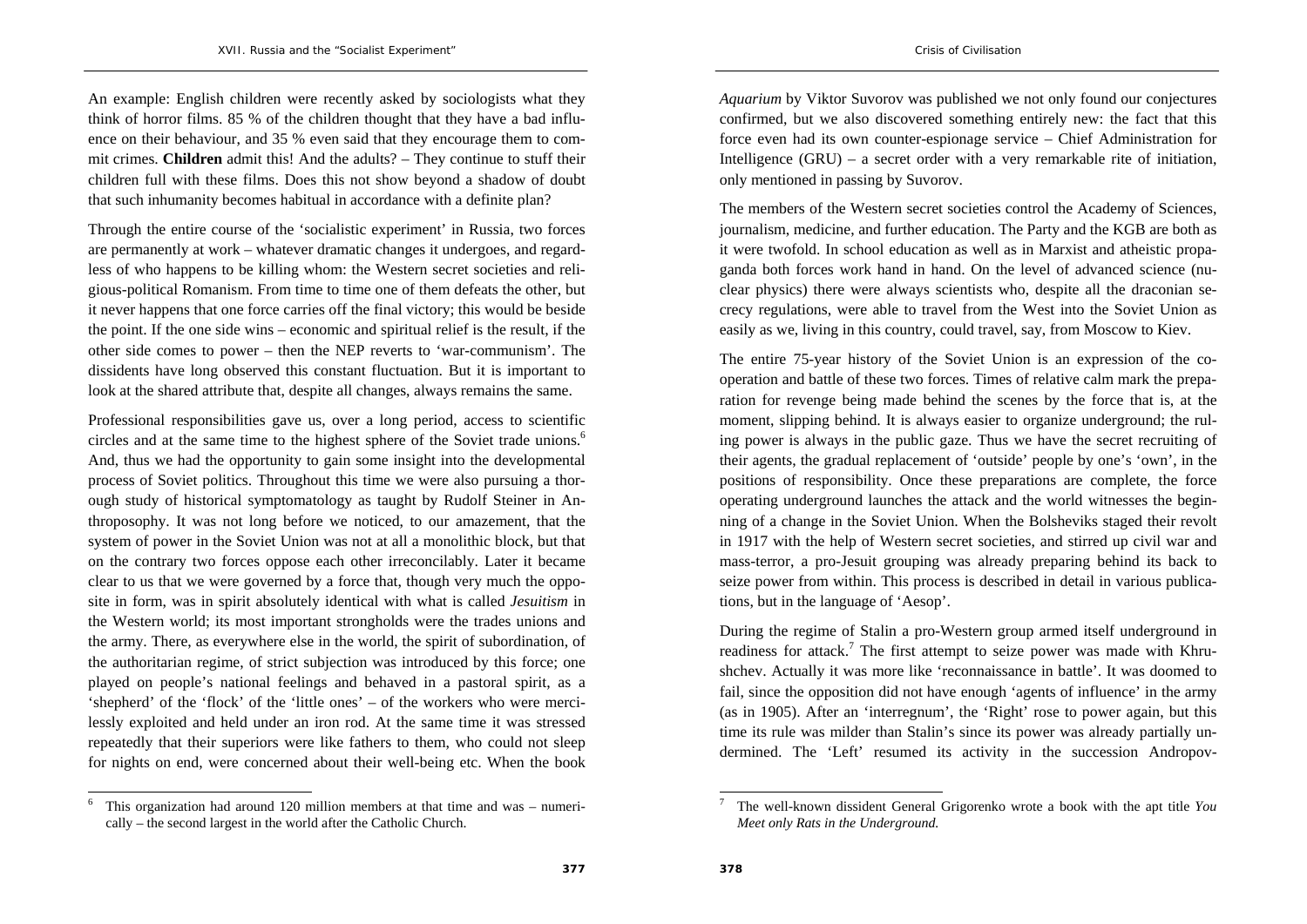Gorbachev-Yeltsin. When they came to power, the 'Right' went underground and worked from there – as the 'Left' did previously. This hidden working is, as before, far more successful than the work of the 'Left' above the surface, and this fact became very clear through the 'congresses' of the 'representatives of the people' in the parliamentary sessions during the time of the 'Perestroika'. In view of this we may ask: Why can not one of the forces gain a decisive victory over the other? – Because that third force, which strives to bring about a 'dialectical' collaboration of the two forces issuing from it, does not intend this to happen.

### **The "Perestroika"**

In Russia today there is nothing to outdo the naivety of those who believe in the existence of some kind of attempts at reform, whose aim is to strengthen the country's economy and build up a democratic society. Oh no, the 'Perestroika' is designed to ensure that all the forces in power **consciously** further the destruction of all spheres of life. This is easily proven through an analysis of the **edicts, resolutions, and changes in law** that have issued from the government in the last three to four years. The corrupt elements from before are guaranteed full freedom of action and now grow beyond all bounds. With incredible speed a clan of the new financial elite is forming. It buys up the currencies entering the country as credit and deposits it in personal accounts with Western banks (a billion dollars and more disappear from the country every month!). The country is left only with the mountain of debt that is already so vast that Russia will **never** be able to repay it. A newspaper reported that the country's population is declining with increasing rapidity. In the first three months of 1992 alone hundreds of thousands of people voluntarily ended their lives or attempted to do so. Even in times of war such losses were rare. Suicide is committed not by the Party-nomenclature – they are entirely successful in business – but by simple people whose already miserable standard of living is today three or four times worse than before!

A no less destructive assault is directed at the spiritual life. Centres are set up in which different spiritual interests are as it were accumulated and then profaned. Thus, for example, someone who is keen to exploit the Russian inclination to mysticism and apocalypticism, publishes the journal *Voice of the Universe*. In it astounding prophecies are publicized, reports are given of supersensible manifestations, allegedly confirmed by trustworthy witnesses, and, parallel to this, critical observations are made of the occult-political forces in the world; patriotism is propagated. The popularity of this magazine is growing enormously, and its reports come ever closer to the totally absurd, so that now only a schizophrenic can take it seriously. And at the same time the paper is designed, together with the 'black magic' of journalism, to make use of the direct magic of dark occult manipulations: the magazine is charged with 'energy', etc.

*Crisis of Civilisation* 

From another direction there rings out ever more loudly the propaganda for spiritual freedom, for human rights. This attracts people in their swarms who live under the yoke of oppression in the sphere of rights and the spiritual life. But here too they are led astray. They are soon told: 'If you love freedom you should love it in all its manifestations, including the freedom of sexual licence, and the 'right' to commit crimes'. The 'free' press is starting to publish small ads like the following: *Looking for a boy, white or yellow – it does not matter, provided he looks like a cute dandelion*. This is not just a bad joke. A Mafia, going entirely unhindered and unpunished, is active in the enslavement of children to wealthy, sex-crazed criminals. The television broadcast a report of an attempt that had been uncovered, $8$  to export children to foreign countries as 'raw material' for organ transplants (how many have remained secret?). Anyone who protests against these unbelievable crimes is branded an enemy of democracy, a 'nationalist', a chauvinist, or a member of the 'Right'.

From a third direction believers are inculcated with the idea of the alleged 'traditional' unity of Orthodoxy and army. At the opposite pole, practical occultism is unleashed and countless groups, often international, are formed in which spiritually aware people meet to work with magicians of the darkest kind. It is impossible ever to free oneself from this kind of group because their magic is intimately bound up with the gangster world.

In no other country in the world have the mass-media worked so intensively to destroy the structures and relationships of society. People lurch from one side to the other and meet only what is abhorrent. Infernal caricatures stare at them; grimacing, mocking, baring their teeth and poking out their tongues. There was

<sup>8</sup> Reports on such 'unique' criminal acts often serve the express purpose of popularizing such crimes and inciting to them. It is not only the prospect of quick financial gain that provides the incentive here, but also the perverted idealism of wishing to be a 'progressive' criminal (Publisher's Note).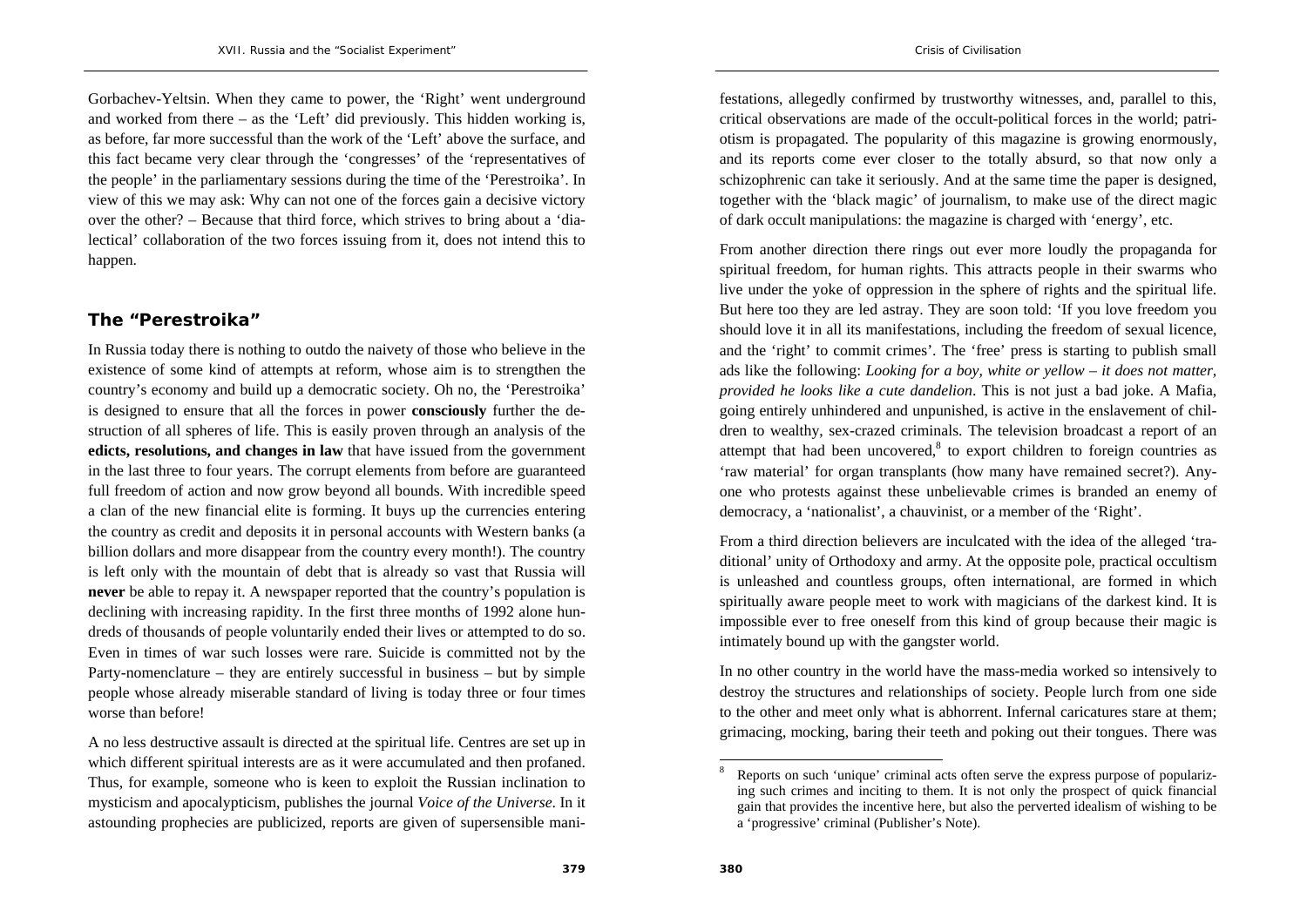a similar situation in Russia before the revolution and in the years immediately after it. Today it seems as though the tactic of the 'two daggers' has increased tenfold, as though the time of the **pluralism of barbarous deeds** had begun. But this is only apparent. In reality a system becomes visible behind the chaos; just 'two hands', as before. The world of 'dialectics' has not ceased to exist; it is merely undergoing a transformation. And an incredible success awaits it. Recently there has been a general change of mood: **people are starting freely to yearn for a return to what they so long and quite justifiably hated!**<sup>9</sup>

It all comes down to this: Everything is given by God; the Bolsheviks and the executioners of the Cheka are sent to us by God; and the devil too, and, if he is given by God we will accept him in peace and bow down before him!

It is indeed true that if God wants to punish someone, he deprives him of his reason.

 If the entire tragedy of Russia were limited to the offences committed against Father Dudko, then we would certainly have to forgive. But what would the millions who have been tortured to death, what would the victims of the GULAG say if they could read what Father Dudko writes today? He would no doubt advise them to ask their executioners for forgiveness for having inconvenienced them so much, that they 'unintentionally' caused them to interrogate, torture, and shoot them and then, as if that was not enough, have to heave around mountains of corpses.

 In his time as a dissident Dudko sought discussion with the anthroposophists. Only he asked to be brought to a youthful audience to whom he quickly wanted to prove that Anthroposophy is heretical through and through. It is certain that he does not regret this error to this day. Moreover  $-$  if he had the power today, he would not be satisfied with discussion – prison-cell as well as stake would be holy to him again.

 But if the Bolsheviks come to power again and shoot the priests and desecrate their churches, what will Dudko do? Will he apologize again to the warriors of Bolshevism?

So effective is the tactic of the 'two daggers'.

### **The Spiritual Beings and the Events behind the Scenes of Politics Today**

For an understanding of all that is happening in the world today it is of fundamental importance to know that we live in the epoch of a twofold coming: the decisive coming of Christ in the world of the etheric forces and the imminent coming of Ahriman in the physical body. The first takes place in full freedom for the human beings who confess to it; the second works by means of lies and violence. The world and human souls are woven by the servants of Ahriman into a complicated web of ideologies, temptations, exploitation of the instincts etc. If this web is not broken, we cannot speak at all of a conscious experience of the coming of Christ.

The Lesser Apocalypse says of our time: *And let him who is on the housetop not go down into the house* ... (Mark 13:15). This means that only on the level of the consciousness-soul where narrow-minded egoism (also in the realm of opinions) is overcome, can we understand world events today without drowning in the tide of lies that create the only acceptable 'ecology' for Ahriman.

Rudolf Steiner says: *It is now the time to gain insight into these things* because there are many different ways of forcing the human being out of his right development. It is not easy to speak about this, not even of things that *lie very close at hand, … because one touches upon something, of which people do not suspect in the least that it is, in that it diffuses itself through human souls, an occult impulse of immensely powerful influence* (Jan. 22, 1917, GA 174).

At times people (especially anthroposophists) sense these impulses and fearfully flee, flee therefore from social understanding. But Rudolf Steiner also said: *It was a source of great pain to me in recent years, where it would have been so very necessary for these things to be understood in the appropriate places, that these things were not understood*. But the truth is that *if one knows these impulses, if one is willing to take hold of them, if one receives them into consciousness, they are in a certain way rectified, they can be steered in a different direction* (Dec. 1, 1918, GA 186).

So we see that the central issue is always the same: **faithfulness to the meaning, content and mission of Anthroposophy**. In the world today one can no longer fight for the good out of naivety and worthy intentions alone, because all

**381**

In the years of the struggle of the dissidents against the regime in the Soviet Union, the name of the priest Dimitri Dudko, who courageously spoke out for the rights of believers and rejected any compromise with the atheist authorities, became widely known. The freedom-loving priest had to suffer much at the hands of the secret police, he endured the most subtle methods of torture and nothing could break his will. But now, in 1994, he writes: *I think that the destiny of communists and Christians is somewhere the same … As a rule they stand up for the people, they are concerned for its well-being … they remind one in their heroic courage of the Christian martyrs … Truly, sheep and wolves graze next to each other. The Chekists … ask for forgiveness. At least of me … I close my eyes to all the offences I have suffered and say to the Chekists: Forgive me for driving you to bitterness, intentionally or otherwise. The Soviet power is the only one, since it is clearly given by God. We needed such a power.*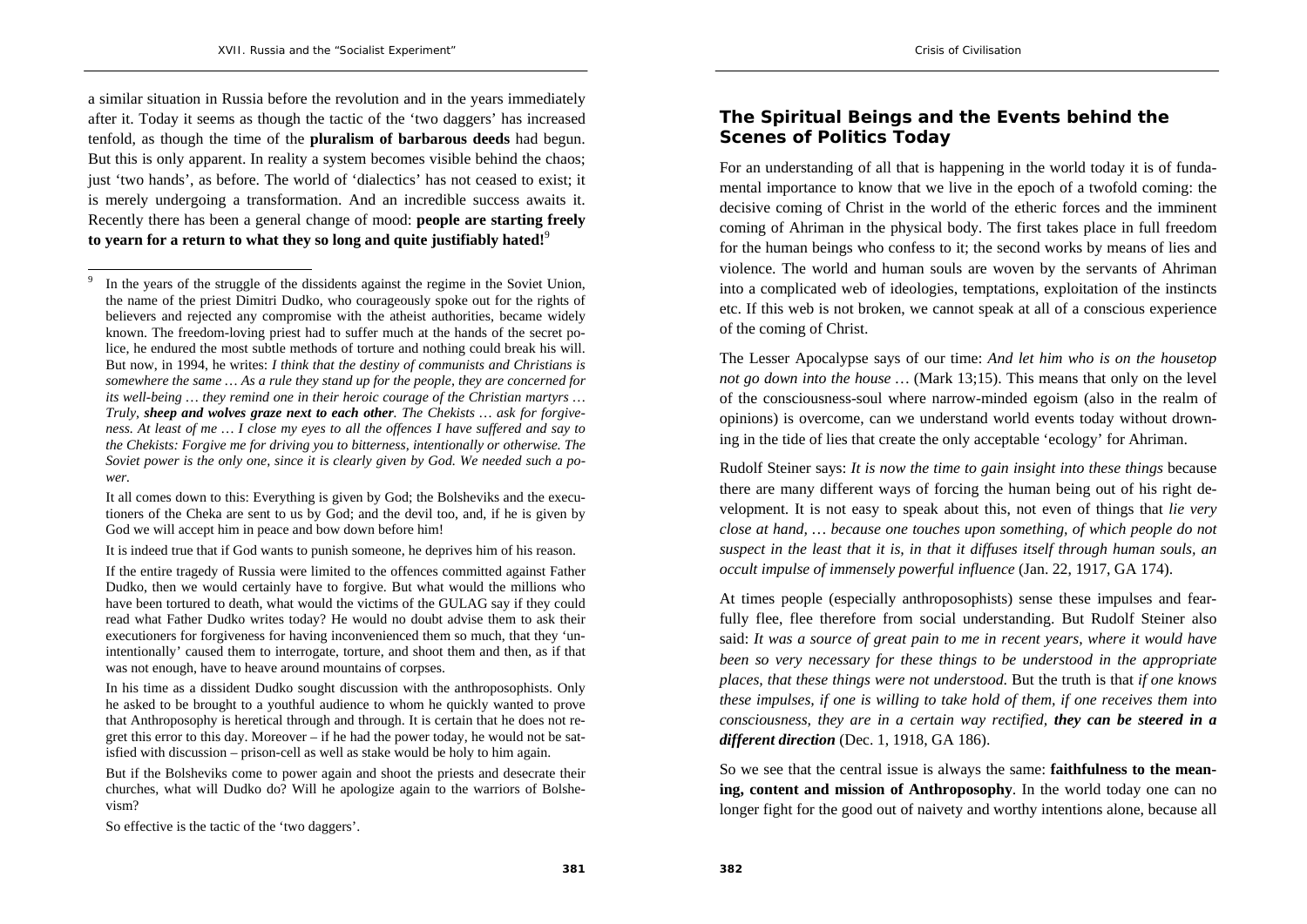relationships and factors of life have been dislocated and falsified. We can sustain the good only with the help of strong, effective means. And this Anthroposophy has. Of course attempts are made to falsify or at least weaken it. It is a serious hindrance for us today that the first generations of anthroposophists **neglected** to do important things. For instance, they were not able to awaken an understanding for the events of that time, when Rudolf Steiner himself was speaking about them. To have to start doing this right at end of the century is extraordinarily difficult, but necessary, because we are still in the midst of the battle that has grown ever more intensive since the end of the  $19<sup>th</sup>$  century.<sup>10</sup>

At the end of the  $20<sup>th</sup>$  century the old tactic of the 'two daggers' is used still more openly and a number of new factors have been added. A fundamental change in the meaning of the terms 'Right' and 'Left' has taken place. The forces that until recently praised socialism to high heaven have now become furious apologists of the restoration of capitalism and present their views under the heading of 'Left' liberalism. The 'Right' are gathering under their banner the remaining socialists, Marxists, Neo-Bolsheviks or plain Bolsheviks, as well as monarchists and nationalists, and form the 'Right' block that stands for the restoration of Socialism, but this time *with a human face*, and occasionally without a human face.

Polarization of the two camps grows ever more extreme. The Left wing of democracy, capitalism, and of course Pan-Americanism, has shifted to attack on all fronts, thereby abandoning the tacit convention of a dynamic balance of the mutually-opposing forces in the world. A revenge of the NEP took place in Russia, somewhat comparable in its scale to the revenge of Stalinism at the end of the 'Twenties. The 'Right' turns in this situation to unconventional methods of combat. For example they place, figuratively speaking, their trumps on the table and offer to play with open cards. This shows itself in the fact that the secrets from behind the scenes are unveiled. Information appears openly in the press, beside which everything that one had previously guessed at pales into insignificance. But it would be a fateful mistake to take this information at its face value. With the necessary preparation, if one has acquired the method of

historical symptomatology, much can be gleaned from it, that brings into clear relief the outlines of the occult-political world-picture. We should not be deterred by the fact that the source of information is mainly to be found on the 'Right'. This is not to say that it should be accepted uncritically. And at the same time today's 'Left' is mostly using the methods of former Bolshevik propaganda.

In the last two years the main forces of the Right opposition (they call themselves: spiritual opposition) have gathered around the weekly *The Day*;<sup>11</sup> some irregularly appearing journals are also issued by its publishers. Everything in this paper bears a markedly publicist character and is designed to shock the Left camp, with the result that so far they have been unable to react appropriately. They tried to react with mockery and scorn – but the laughter became a grimace; and if they were to resort to denial, this would provoke further revelation of the secrets behind the scenes.

The ideology of the Right opposition is coming to coincide with that of the 'New Right' in the West. Another kind of new unified front of the opposites is beginning to emerge in the world. For the present it is **still** possible to reach clarity on things, but soon on all sides every trace will be obscured. In Russia this opposition declares that it claims the right and freedom openly and *calmly*  to speak about themes that have hitherto *strictly been tabooed* or have been the object of *raging criticism*.

These themes are: the connection of 'secret societies' to political regimes, the influence of various sects and neo-spiritual streams on politics and economy, the actual *theological* background of international and geo-political *transformations*, the *contacts of Jewish mystical-political organizations with the Masonic Lodges*, the mystical forms of racism and anti-racism.

If someone were now to ask: Is not all this made into an 'All-Operator'? – we have to answer: yes. Moreover, it happens not infrequently in the world of high politics today, that one speaks openly on matters that appear at first sight to correspond to what is known to us from statements by Rudolf Steiner. **If we are not attentive, we will, whether we want it or not, be drawn into politics and divided up into the different camps and parties**. Only activity within the process of cognition will enable us to maintain our spiritual sovereignty. An

 $10$  Someone from anthroposophical circles asks sceptically: Will Rudolf Steiner's words *still* be valid in *a thousand years?!* – Of course they will still be valid because we are only at the beginning of the emergence of the good and evil race. The tragic events of the  $20<sup>th</sup>$  century cannot be overestimated. But there is no point in discussing this with 'phrasemongers'.

<sup>&</sup>lt;sup>11</sup> Later the journal was prohibited and re-appeared under the name *Zavtra* (Tomorrow).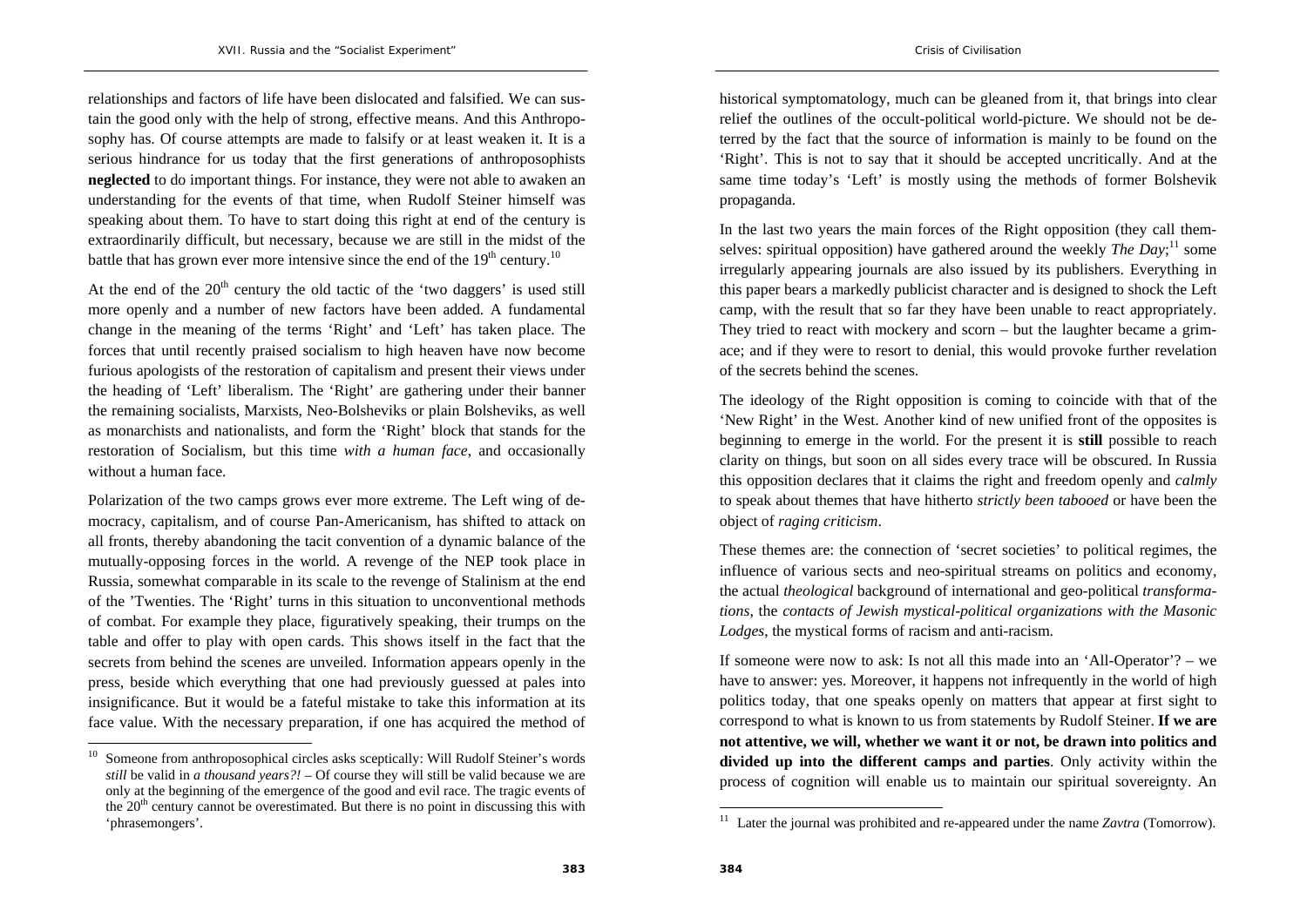external coincidence in the selection, in the accentuation of facts from history, sociology and politics has in itself no significance whatever, since politicians and occultists of every shades and colouring are avid readers of spiritualscientific literature today. What is of essential importance is **the interpretation of the facts**, whereby for us (and, so it turns out, only for us) no falsification is allowed. In this book we have several times pointed out the immense importance of this task, the fulfilment of which is an almost religious service to humanity. And we never cease hoping that the anthroposophists who use their healthy common sense will read this book to the end and, when they have thoroughly grasped it, will understand our disquiet with regard to the situation of Anthroposophy.





The *violent madman* of whom Rudolf Steiner speaks, and by which he means our present civilization, is moving into a phase of decisive action. His *mental disorder* is of a special kind – it is **the logic of the ahrimanic intellect which is altogether inappropriately applied to the social life of human beings**. We must get to know this logic. And then will be revealed to us the meaning of the events that are building up on a kind of 'anti-dialectics' in the direct confrontation of the luciferic and ahrimanic forces, which is dissolved in that 'synthesis'

of which one can only say: Heaven preserve us from it! For the 'synthesis' here means the appearance of **asuric** beings. Only when we understand this synthesis, can we understand the great significance of the other – the synthesis in Christ. The esoteric, 'Ur'-phenomenal image of the present world is represented in figure  $9:^{12}$ 

Only the strong, spiritual-scientific understanding that includes within it selfknowledge and conscious work on oneself, enables us to unite with the power of Christ which holds in balance the opposing luciferic and ahrimanic forces and leads to their **mutual cancellation.** (All this was brought to expression in the sculptural group *The Representative of Man* created by Rudolf Steiner). **All else** is driven into the infernal 'synthesis' in the sphere of the Asuras, into radical cosmic opposition to the Christ. In this field of tension of forces will take place the incarnation of Ahriman, whose task it will be to push humanity entirely into the abyss and create an irreversible tendency to fall out of normal evolution. **Only through the power of the Second Coming of Christ can humanity escape this terrible fate.** 

### **The Hidden Background of the "Perestroika"**

Today's struggle of 'Right' and 'Left' in Russia and throughout the world must be understood in the light of the principle we have tried to illustrate in figure 9. The one as well as the other weakens the human being by robbing him of a unified understanding of things, and replacing it with various one-sided ways of viewing the world. On a certain level of blindness, one-sidedness can appear to be unified. The ideology of the 'Left' is primitive and superficial but it pleads for liberation from the 'GULAG'; and therein lies its strength. Here it has been thoroughly understood that people are capable of great sacrifices, simply to prevent a repetition of the past. And these sacrifices are demanded of them, but in such a way that they never end. To the material sacrifices are added the moral ones, and this will continue to the point of accepting freedom from the hand of Ahriman. 'Left'-wing propaganda tries to persuade us that a higher party-official like Gorbachev is enough to make the entire system collapse. And the American and other bankers, entrepreneurs – *people of crystal purity* – sup-

 $12$  Let us not forget that the world-battle between light and darkness is fought solely over Man, the microcosm, whose sign is the pentagram. To turn, as it were, his development upside-down means: to practise black magic.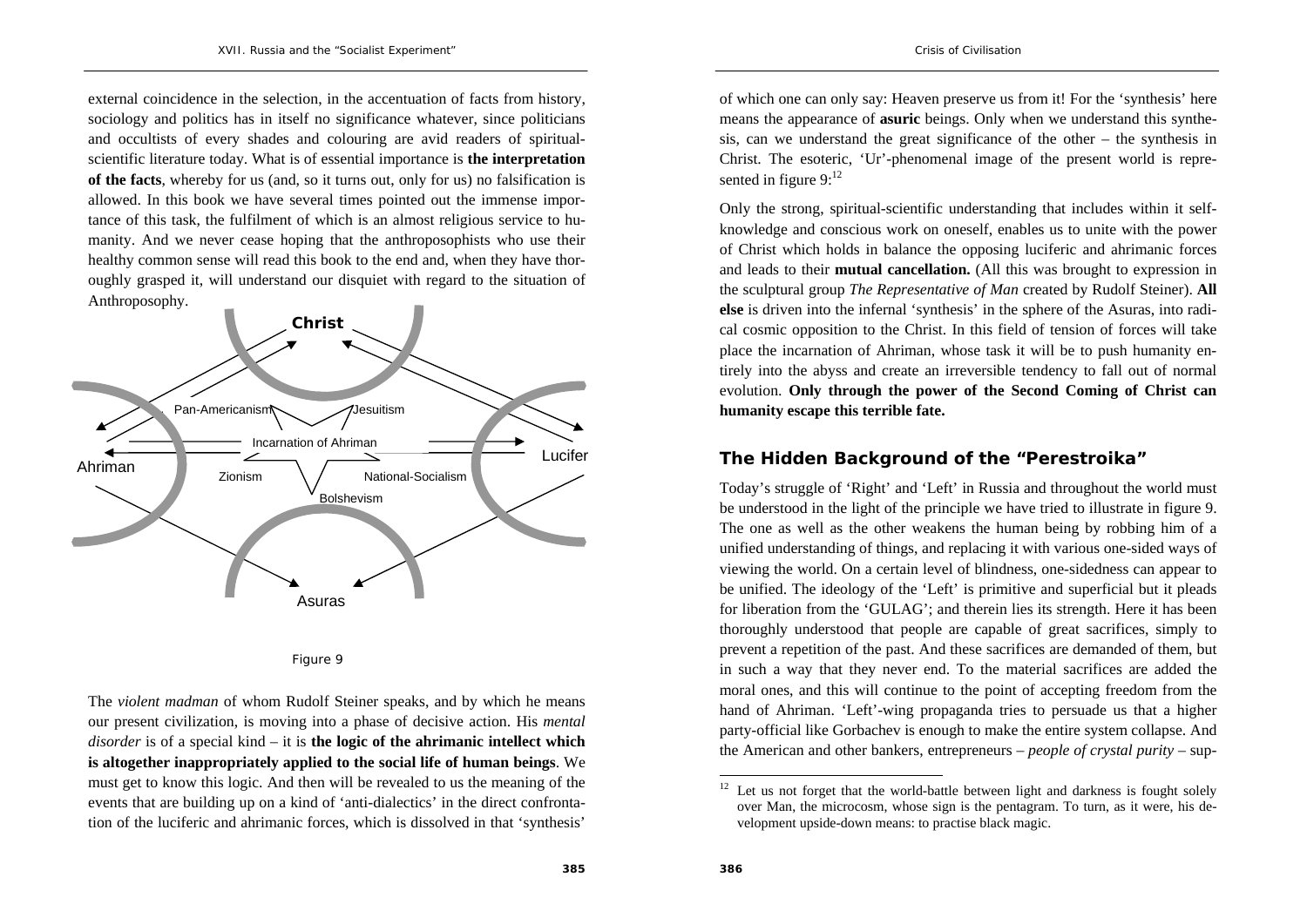posedly dream of a flowering, sovereign, free Russia moving as one with the progressive, democratic, capitalistic lands of the earth. Such a 'concept' appears entirely credible also to many Western anthroposophists.

The 'Right' paints a different picture of events, one that in its factual content is three-quarters credible. (Why this should be so has already been pointed out.) Thus, for example, they correctly note what Dostoyevsky already described: *The International has decreed that a revolution shall begin in Russia. And it will begin.* The instability of the 'new world order' proclaimed by America is explained by the 'Right' through the fact that *the USA is a chimerical, antiorganic, transplanted civilization that has no sacred tradition of state.*13 And – is this not so? By contrast, *the mysterious nature of any* (other) *people corresponds … to a certain supra-human archangelic figure, identifies with and blends with it.*14 In other words, the concept of the folk-spirit as a being of the hierarchy of archangels is brought into the everyday world of a political battle! $15$ 

The Right opposition gives a description of the primary phenomena of the 'socialistic experiment' that is entirely correct in many points. They say that the Bolsheviks, from the first day of their rule, never once thought of realizing their programme. One principle was of central importance: … *the Order has to stay in power, and it promotes and exposes others, but itself always remains within the sphere of the heroes.* The structure of this power, created in 1917, is reminiscent of an *order of Jesuits and Freemasons* (!). It had originally been part of the *system of the international order of 'Social Democracy'*. *For the ideology of the Order Marxism is merely a transitory stage, a stage peculiar to the epoch, a special case of social-democratic 'religion'. Its actual content however is the occult-cabbalistic doctrine of the transformation of the world and 'the acceleration of general evolution'.* The entire terminology, the content of Bolshevik symbolism, has Masonic traits. And today the *previous gems of red Freemasonry* – the red banner, hammer and sickle, drums of pioneers, heads severed from bodies (the busts of the leaders) – *are hidden in the darkness of*  *the subterranean mysteries.* New ones have been put in their place. But people have forgotten that the Bolsheviks also said: 'Onward to a democratic republic!' etc. $16$ 

This truly devastating criticism of Bolshevism issues from the 'Right' in the combination given above. It is very interesting and is based on true facts. Its one mistake, which undermines its significance completely, even turning into its opposite, lies in the fact that it is arguing from a purely **luciferic** position, and that it is describing an **asuric** phenomenon which within itself **also leads this criticism to a synthesis**, as we will go on to demonstrate.

But for the moment we will continue to examine the 'Right spiritual opposition'. *Literally all organs of propaganda* – it states – *are packed tight with well-nourished young men and women from the Orders*, and here we must ask: *Why then should we not glorify Goebbels and Hitler if we are allowed to glorify their far greater teachers Lenin, Bronstein, Apfelbaum and Rosenfeld? Why is it Fascism there, while here it is the dawn of October?*17 Indeed, why? The question seems reasonable. But it only appears to be so, although this is not easy to fathom. The Soviet idea, the 'Right' continues, was sent out in 1917 *to make an excursion in history, to level the ground, to atomize the peoples* with a view to an attempt in the future to *erect a world-'Temple'*.<sup>18</sup>

One of the ideologues of the 'Right' gives a very simple explanation, which is again not lacking in truth, for the complete misery and starvation the country is being led into today. He writes that there is a *world-wide Gosplan*19 (analogous to that in the USSR) which formerly divided all the raw materials of the world into three unequal parts: the greater part was destined for the 'golden billion' (the states of Europe, the USA and Canada), the second went to the countries of the 'socialist camp', the third to the Third World. Today, because the reserves are exhausted, the second category of *rations* was abolished, and the entire socialist camp is being transferred to the third category.<sup>20</sup>

<sup>13</sup> Newspaper *Den'* (*The Day*), No. 2, 1992.

<sup>14</sup> *Den'*, No. 28, 1992.

<sup>&</sup>lt;sup>15</sup> This again might be a welcome occasion for Herr Lindenberg to oppose Rudolf Steiner's doctrine of the folk-spirits, so that the world will not think badly of us. Other 'anthroposophists' are already fighting this battle, incidentally.

<sup>&</sup>lt;sup>16</sup> Ibid., No. 30, 1992.

 $17$  Ibid.

<sup>18</sup> Ibid., No. 31, 1992.

<sup>&</sup>lt;sup>19</sup> 'Gosplan' – State Planning Committee of the USSR (Publisher's Note).

<sup>&</sup>lt;sup>20</sup> Ibid., No. 45, 1992.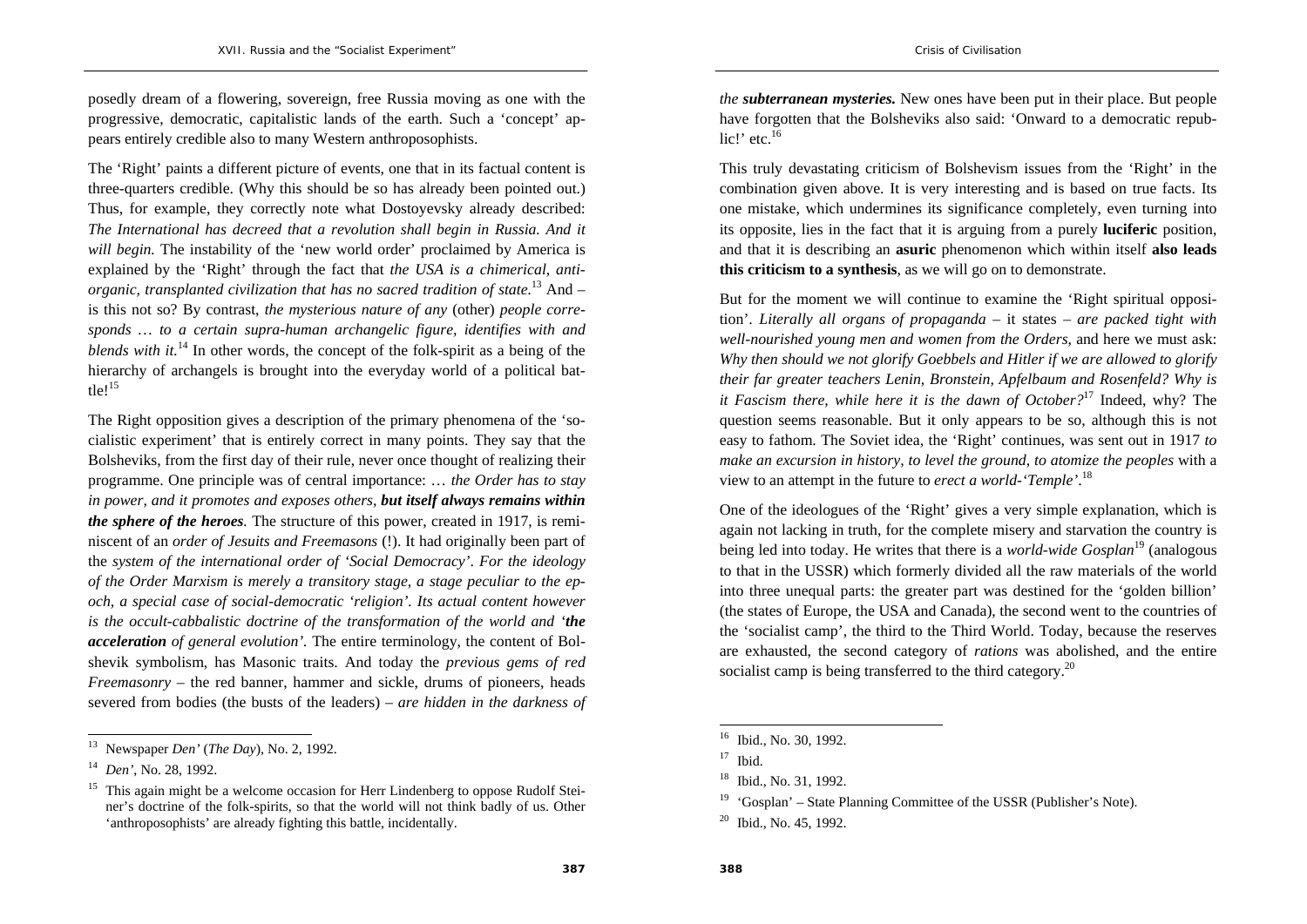Indeed – this sounds quite plausible and seems to be very close to the truth; if we seek facts to corroborate it we will find them in abundance.

The position of the Orthodox Church is close to that of the 'Right'. There are socio-economic as well as metaphysical reasons for this. The Church also says that an entire country, a people, is facing ruin, that the government behaves like an occupying power; it is futile to fight against it with arguments. But the Church sees still more. Representatives of the priesthood and the monks of the *Troiza-Sergius-Monastery* delivered a statement on June 22, 1992 which says: *The Highest Planetary Capital … the global Masonic-democratic structures – the militant anti-Christianity in the world – do everything in their power to prepare the coming of the false Messiah – the Antichrist – in the near future, to receive him solemnly and lead him to power; he will govern the world through the final three and a half years of world history, before the Second and Blessed Coming of our Lord and Saviour Jesus Christ.*<sup>21</sup>

It is not unthinkable that the starting-point for this kind of explanation was the supersensible experience of some monks. It is atavistic in nature, i.e. luciferized, and therefore they do not see that Christ is already revealed in his Second Coming in the ether-world. But they can already recognize Ahriman as the antipode of Lucifer, as well as his imminent incarnation. The authors see a way out of the situation that has arisen, in an alliance of Church and army. It is not difficult, so it seems, to recognize the error in this kind of orientation. Nor is it hard to understand that events now **threaten the existence of the people of Russia, threaten the existence of the Russians as a nation.**

The present situation in Russia reminds us most strongly of the *Paris Peace Conference* of 1919-1920. We are constantly led to a kind of 'Versailles Treaty' which leaves us with no prospect whatever for the future. It is though if we had really lost a third world war, ratified the terms of unconditional surrender, and now compensation is demanded of us, reparations are exacted at a level that means enslavement compared to which the slavery of Soviet rule fades into nothing. Through the working of Wilson's *Fourteen Points* the country is torn, in a direct (by no means indirect) sense of the word, into national pieces that isolate, encapsulate themselves in their national egoism. (But only the Russians are reproached for nationalism or chauvinism.) More than 25 million Russians are becoming 'foreigners' in their own land (similar to the Palestinian refugees). The national borders in Russia abstractly put together by Lenin, turn into supposedly historical ones. In some (the Baltic) republics judicial arbitrariness rules, in others (the South), a real physical threat is added. The history of the Sudeten-Germans and East Prussia is repeated on one sixth of the world's territory with a population of nearly 400 million.

Stated baldly, it seems as if the new regents would give a sigh of relief if 30 million Russians who have suddenly become 'superfluous' would all somehow perish. This is the **glorious outcome of the epoch of humanism and democracy**. And is this outcome not itself a terrible reproach against all that spreads throughout the world under **the mask of humanism**?

It is naïve to hope that in a country that has been driven into such a hopeless situation everything will still change for the better. In Russia pressure is building up for the explosion of resistance which – we repeat – can be compared to the defensive reaction of a living organism threatened by death. Millions of simple people cannot understand world politics but see chaos, hunger and moral decline grow to unimaginable proportions, while those in power support it and think only of their personal enrichment. Under these circumstances the most fantastic dictatorship can arise at any time. The historians will later seek for its root cause in a 'genetic defect' of the Russians, and no-one will remember that these Russians were driven to utter hopelessness.

The impression grows ever stronger that this hopelessness is created intentionally, in order to herd all the peoples of the former USSR together again, this time under the yoke of a new dictatorship such as 'National-Bolshevism', 'Sacral-Orthodox Socialism', 'Eastern-Orthodox Papacy' etc.

## **"Eternal Rome" versus the Eternal "Carthage"**

Propagation of the new ideology of the 'Right' in Russia began in 1992, in issue No. 2 of the newspaper *The Day*, with publications from a 'Round Table Conversation' that took place in the editorial rooms, and was attended by representatives of the 'New Right' from Western Europe – Alain de Benoist, the French sociologist and chief editor of a series of magazines, e.g. *Éléments*, and the Belgian geo-politician and chief editor of the journal *Vouloir*, Robert Stoickers. The Russian side was represented by Alexander Dugin, introduced as

 $21$  Ibid., No. 29, 1992.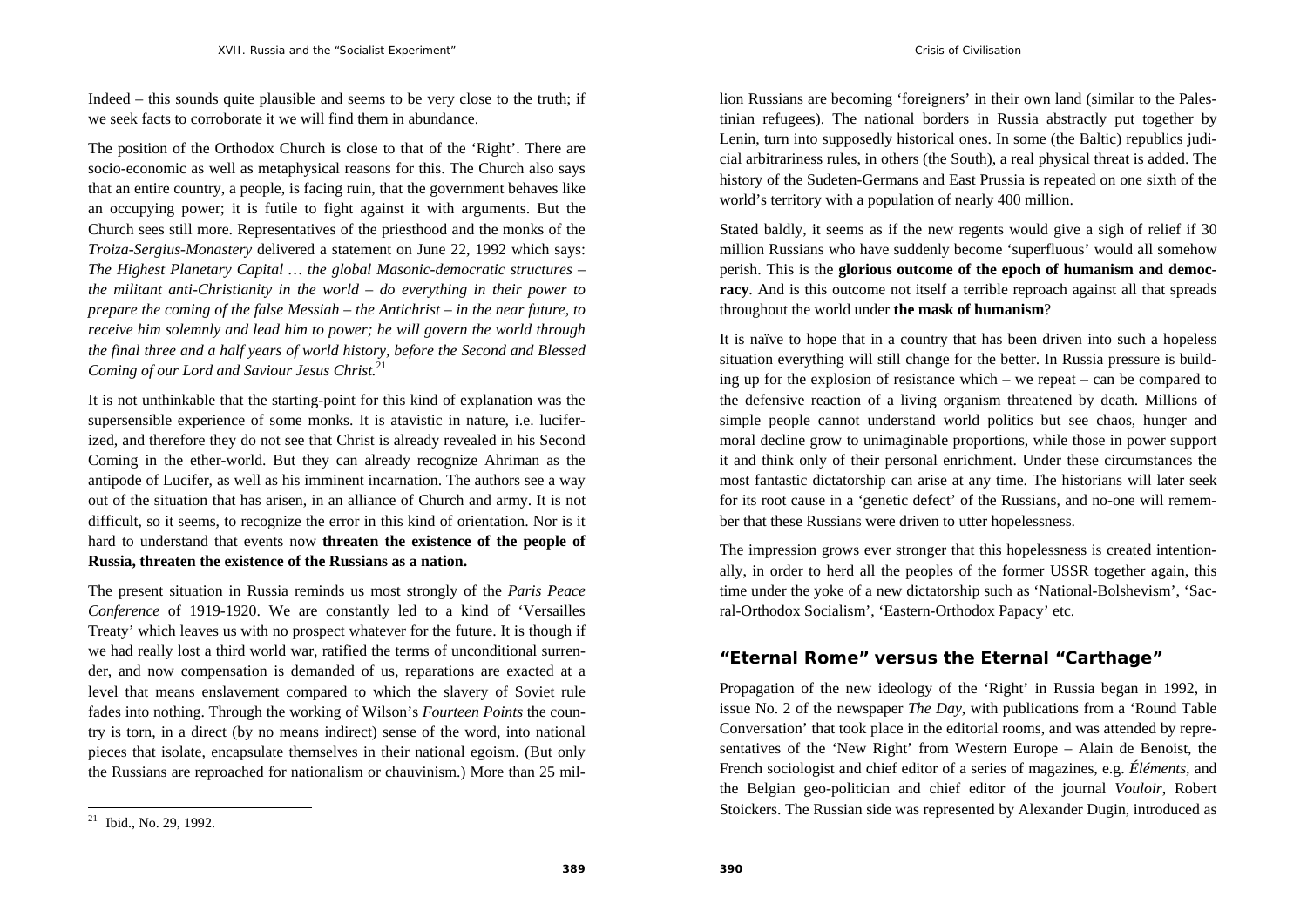<sup>a</sup>'geo-politician' and 'metaphysician' and Sergei Baburin, influential deputy of the Supreme State Council, and others. In the course of the event the conclusion was drawn that the earlier stage in the 'Perestroika', between 1985 and 1989, marked the onset of a geo-political crisis, and that the year 1991 became the year of geo-political collapse. *A unique Islamic-Christian Eurasian community fell apart,* the *ties of East-Slavic unity* were broken. The most important task of America, 'Pax Americana', is not to permit any state of Eurasia to exercise a dominant role.

As in all else, the 'Right' also here combines a courageous analysis of the present situation with distortion and falsification of the facts. What Islamic-Christian association, for instance, can we speak of in a state where total atheism prevails? It would also be appropriate to shed light on the way the *bonds of East-Slavic unity* were tied. But, let us repeat, under the conditions of extreme crisis only very few are in a position to give attention to such 'subtleties'. Either this concept is swallowed without chewing, or it is 'spat out', together with all the rich material of facts.

From a statement of the present situation, the 'Eurasians' – as the 'Right' of this variety calls itself – move on to a presentation of their future plans. The participants in the said Round Table conversation decided that the principal and common enemy of all peoples is *the project of the political and social unification of all mankind* (this project really exists) *in view of the absolute primacy of technological and economic consumption relative to all other aspects of life* (Benoist). At the same time, they said, over the last two centuries a fundamental opposition of two continents – America and Eurasia –, two antithetical geopolitical and geo-cultural poles, has arisen. The principle of this opposition is: *Europe joins with Russia against America … Europe as a continental force, as the traditional conglomerate of peoples, stands opposed to America, the mightiest hypostasis of cosmopolitan, non-national civilization*. In order to weaken Eurasian unity, America stirred up wars – in the Near East, in the former Soviet Union etc. They all threaten to escalate into total catastrophe. Only one force can be held up to it – the Islamic-Christian alliance. The concept of the Eurasian world envisages the creation of the geo-political axis *Russia-Germany-China*. We must concede that quite a few 'patriotic' hearts will want to follow this call, and no-one will understand that such a call in this context is nothing less than one of the already well-known 'daggers'.

The ideologues of the new 'doctrine' absolutize the continental opposition of America and Eurasia into sheer infinity, and we must ask whether this is to become an Ersatz for the old opposition of British-American commerce and the Marxist political economy imposed on the Russians, of which Rudolf Steiner spoke (cf. Jan. 15, 1917, GA 174). Alexander Dugin – now a prominent 'Eurasian' ideologue – writes: *Over against Atlantism, which embodied the primacy of individualism, of 'economical liberalism' and 'democracy of the Protestant type' there now stands 'Eurasianism' which, with compelling necessity, represents authoritarianism, the hierarchical principle and the precedence of the principle of community, of national statehood, over purely human, individualistic and economic interests*.<sup>22</sup>

In this way the human being is placed before the 'free' choice between these two wholly unacceptable alternatives. On the one hand pressure is applied on him through hunger and the destruction of all spheres of life, while on the other he is enticed, through conversations about national interests and cultural traditions, back into what in the last resort is the well-known Marxist *realm of freedom* which is *necessity become conscious*. Orwell's *freedom is slavery* is already discernible as the next step.

But let us see out of what elements the 'sirens' of 'Eurasianism' piece together their ideology. They regard Mackinder as the founder of the ideology of its counter-stream of 'Atlantism'. He elaborated the strategy of the *new Carthage* (meaning the USA) which is *valid for all 'agents of influence', all secret and occult organizations, all Lodges and semi-public clubs that have served the Anglo-Saxon idea in the 20th century and will continue to serve it by infiltrating all the continental 'Eurasian' powers with their network.* They could all be called participants in the *Atlantic conspiracy* who serve not only a single country, but also the *metaphysical doctrine*.<sup>23</sup>

That such a 'doctrine' exists – there is no doubt whatsoever. But is only Mackinder its originator? – In all probability not. It did not arise within a specific decade; its metaphysical character stems from the circle of ceremonial magic of which we have already spoken. Dugin also seeks for its roots in the history of the Western Lodges. He writes that the *secret order* of Atlantis goes back to the

<sup>22</sup> Ibid., No. 4, 1992.

 $23$  Ibid.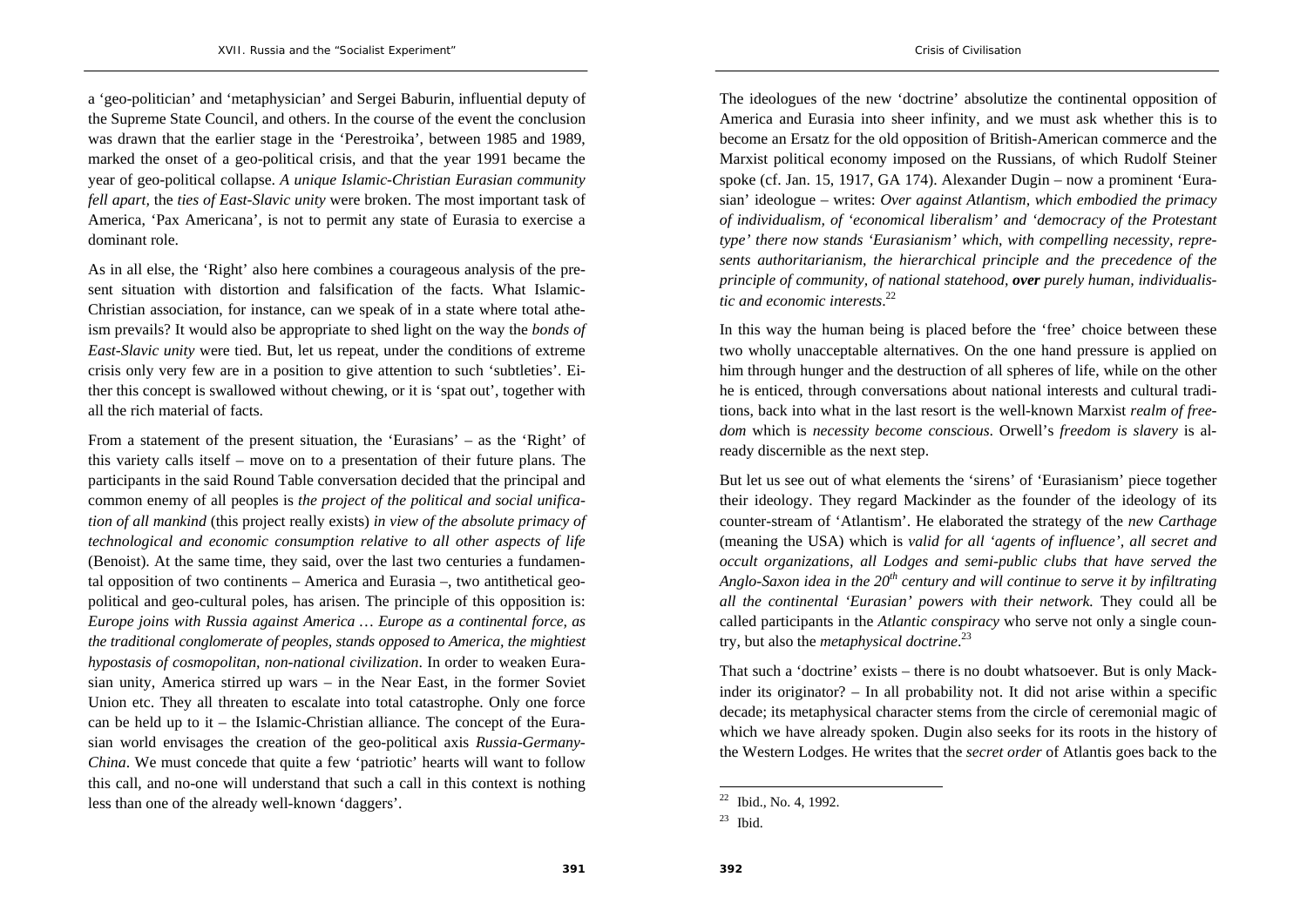ancient Egyptian communities of initiates who venerated the God Seth … *whose symbols were the crocodile and hippopotamus* (water animals in the alchemical sense) *and also as the red donkey.* Later (Dugin refers here to Claude Grasse-d'Orsay) the sect of Seth was taken forward in Europe by the so-called 'Minstrels of Morvan', whose emblem was 'dancing death' (*danse macabre*). Then came: Balsamo, 'Memphis-Misraim', etc.<sup>24</sup>

The Russian and German 'Eurasians' had – we merely quote here – already in the 'Twenties *discovered the logic of the alternative continental strategy, the secret of the 'imperial idea' on the continent, the staff of Rome … The Order of Eurasia versus the Order of the Atlantic block* (Atlantis*), Eternal Rome versus the eternal Carthage. An occult Punic War that rages invisibly through the millennia. A planetary conspiracy of the Continent against the Ocean, of earth against water, of authoritarianism and the idea against democracy and matter.*<sup>25</sup>

At this point we would call to mind the statement of Rudolf Steiner, in which he speaks of the intention to let the Holy Roman Empire of the German Nation arise again. Now we see the stage scenery shaking; hands reach forward and begin to throw their cards on the table. At the same time it is worth contemplating the proportions that old occult-political fantasies are taking on at the end of the century.

The error of Pan-Slavism, Dugin continues (and here he is drawing close to the ideology of the 'New Right'), is the thesis of the blood that ranks higher than the soil. Konstantin Leontiev, a leading Pan-Slavist (in the  $19<sup>th</sup>$  century) supposedly said that if the main emphasis had been placed on the 'soil', this would have inevitably led to an alliance of Russia with Austria and to peace with Turkey and Japan. In rejecting this, the Pan-Slavists began unwittingly to play into the hands of the 'Atlantists'; moreover, they provoked the upsurge of Hitler's *anti-Slavic expansionism*, which did not exist with Haushofer.

Finally, says Dugin, the 'Atlantic Lobby' was victorious in the leadership of the *Third Reich*. *It exploited the racist theses and sought, under the pretext that 'the English are Aryans and thus related to the Germans', to turn Hitler's at-* *tention to the East.*<sup>26</sup> Pan-Germanism played into the hands of 'Atlantists' just as did Pan-Slavism. In the conflict with Russia Admiral Canaris played a big part. Bormann on the other hand was a 'Eurasian'. 'Eurasians' existed also among the German National Bolsheviks – Ernst Nikisch, Ernst Jünger, Lufenberg, Petel and others.

As to Russia, Dugin continues, *Lenin himself in his emigration period sought contact with German politicians and economists.* His Internationalism had a *Eurasian dimension.* Trotsky on the other hand was an 'Atlantist'.<sup>27</sup>

There existed, says Dugin further, an unbroken continuity of Russian 'Eurasians' in pre- and post-revolutionary times. *The creation of the Red Army itself was the work of the agents of Eurasia* and a masterstroke of theirs was the creation of a main administration for espionage (GRU) under the leadership of a former Tsarist officer. The French *author and metaphysician* Jean Parvulescu apparently presented at a 'Round Table' gathering an analysis of the GRU connections to the *secret Orders of Eurasia*.

During the war, agents of the GRU apparently made contact with the head of the 'Office for Jewish Affairs', Walter Nicolai, and with his help gained access to the highest leaders of defence, SS and SA. *The central figure in this whole network was Martin Bormann himself*. Dugin claims that this fact was well known to the Allies during the investigations prior to the Nuremberg Trial, many of them assumed with certainty that Bormann had disappeared to the Soviet Union, and *it is known beyond a doubt* that Nicolai deserted to the Russians in May  $1945<sup>28</sup>$  On the Soviet side the generals (and later marshals) Voroshilov, Timoshenko and Zhukov were 'Eurasians' like Bormann, who is claimed to have said on the first day of war: *Non-existence has overcome existence on this day of June ... All is finished ... All is lost.* <sup>29</sup> They had not wanted to believe in the possibility of war since they knew of an 'Eurasian Lobby' in the Third Reich.

What is truth here and what is invented in an attempt to adjust the past to fit a new ideological doctrine? We can form a judgment to some extent. We have

Ibid., No. 6, 1992.

<sup>25</sup> Ibid., No. 4, 1992.

<sup>26</sup> Ibid., No. 5, 1992.

 $27$  Ibid.

 $28$  Ibid.

<sup>29</sup> Ibid., No. 6, 1992.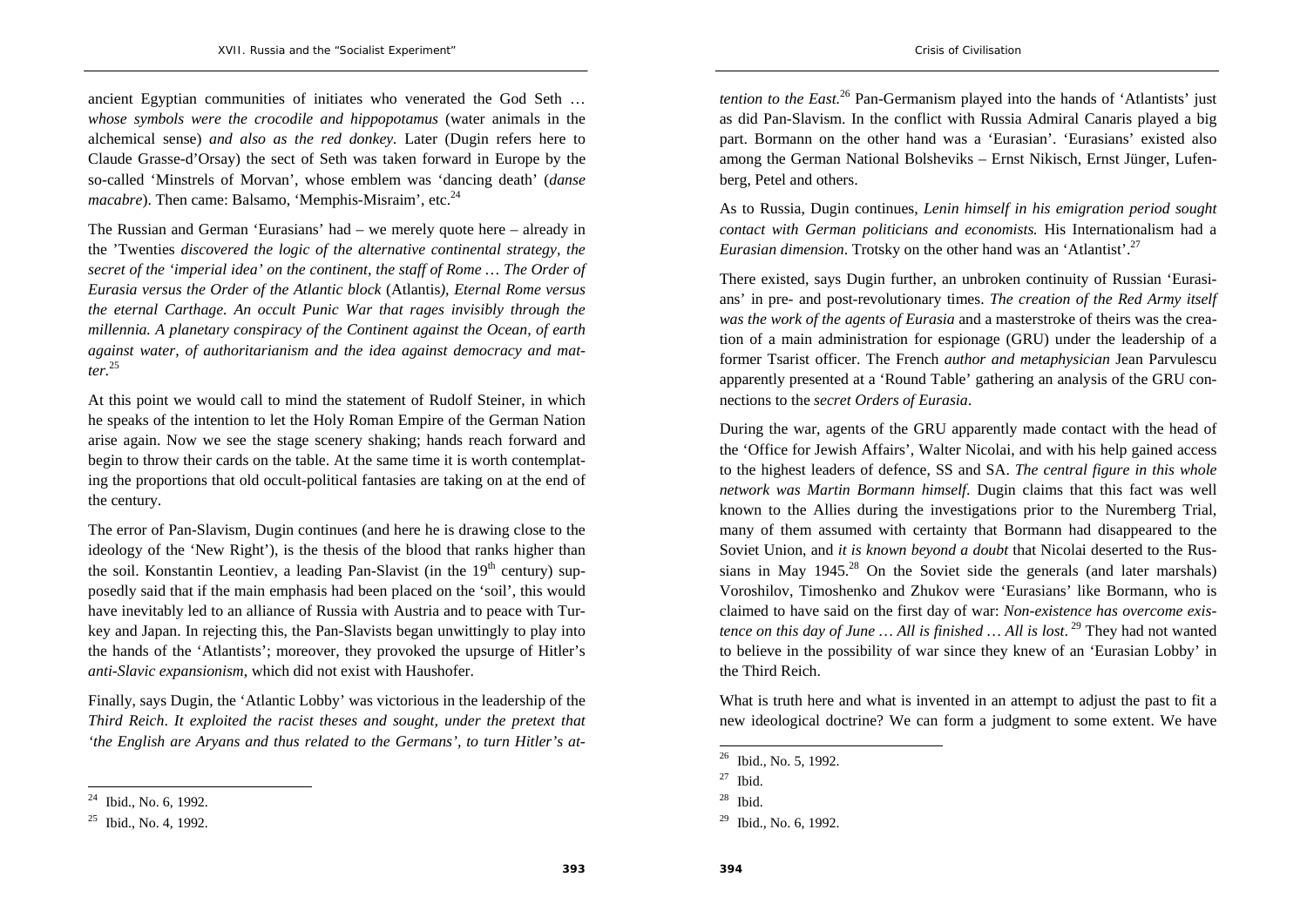already spoken of people who had investigated more closely the course of the Second World War, and had noticed that such figures as Stalin, Voroshilov and Molotov acted as though they were interested in the defeat of the Soviet Union and as though the war was being won against their will. But here we must take into account the contribution of Viktor Suvorov regarding the course of the war, as well as what he did not see – namely, that both sides were working for the destruction of peoples, and that the outcome of war was settled before it began. Undoubtedly there were both in Berlin and Moscow various kinds of 'lobbies', but in the end it was not they who decided what was essential – the destruction of Central and Eastern Europe through internal conflict.

Some time ago a book in the series *The Lives of Outstanding Personalities*, devoted to Voroshilov, $30$  came into our hands. It contained a photograph of the meeting between Voroshilov, Kekkonen and Paasikivi (see next page). The three are sitting at a dinner table. Paasikivi is eating soup from a silver bowl; Kekkonen is speaking to Voroshilov with the help of an interpreter. Both Finns are wearing black dress-suits, Voroshilov a black suit. On their chests the three conversation partners are wearing splendid massive gold chains with many Swastika symbols hanging from them. Parts of the swastikas are touched up, but in such a way that the touching-up is easily detected. Apart from the swastikas there are other signs on the chains, which doubtlessly indicate the occult rank of the bearer. Large Maltese crosses hang on the chains. In Voroshilov's case, the cross is hidden behind the edge of his jacket and only the upper part is visible. At the time when Kekkonen received the international Lenin-award, his photograph appeared in newspapers (possibly in the West as well), where he could be seen in a dinner-jacket, and again with the same chain, only that the Swastikas had been effaced altogether; and only the 'initiated' were given any indication of who this person really was.<sup>31</sup> Possibly they were the members of the Order of 'Polars', of which the 'Right spiritual opposition' speaks today. To judge by the symbolism, this Order is an offshoot of the Lodges that emerged in

on the British Isles at the beginning of this century ('Thule' and others), but the modern 'Eurasians' demonstrate their radical opposition towards the West.



Banquet hosted by the President of the Republic of Finland in honour of K. E. Voroshilov, on Aug. 21st 1951. U. K. Kekkonen (right), J. K. Paasikivi (left)

What the dissidents recognized as the periodical changeovers from the NEP to 'militant communism' in Soviet history, is explained by Dugin as a shift of power between 'Eurasians' and 'Atlantists'. Khrushchev and Andropov belonged to the latter; today it is Gorbachev and Yeltsin; Brezhnev and Chernenko were 'Eurasians'. During his time as ambassador in Ottawa, the 'Atlantist' Alexander Yakovlev (the right hand of Gorbachev), former member of the Politburo, worked out with David Goldstücker the *Atlantean strategy of the Perestroika*. This made him, *already at the beginning of the 'Seventies, one of the most important ideologues of 'Atlantism' in the USSR.* A. Prokhanov<sup>32</sup> (of whom the journal *The Day* openly reports that he is a member of the order of 'Polarians') writes that, on the other hand, *the Soviet-Eurasian strategists worked seriously in the late 'Seventies and the first half of the 'Eighties on projects of a new continental-cosmic civilization, which were to be founded on* 

<sup>30</sup> V.I. Kordashev: *Voroshilov*. – Moscow, Publisher *Young Guard*, 1976.

 $31$  In this connection it would be interesting to examine more closely Kekkonen's resignation from power, the true nature of the Soviet-Finnish war 1939, as well as the fact that Andropov began his ascent to power within the party-elite of the Karelian Autonomous Region. A version exists, according to which the plan of the 'Perestroika', including its outcome, was elaborated under the guidance of Andropov.

<sup>32</sup> A well-known Soviet author who devotes his novels mainly to the theme of war and the glorification of the Soviet army.